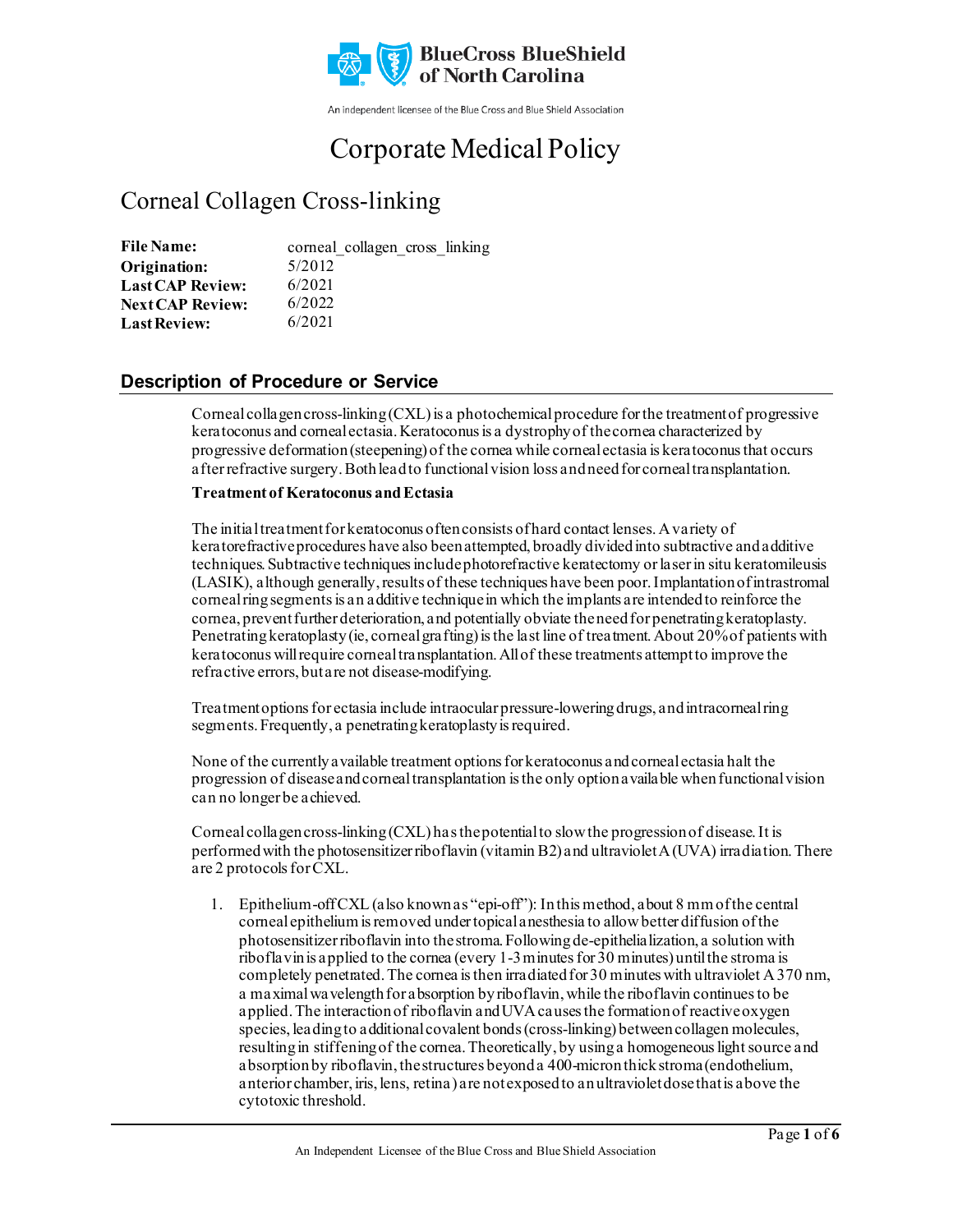2. Epithelium-on CXL (also known as "epi-on" or transepithelial): Inthis method, the corneal epithelial surface is left intact (or may be partially disrupted) and a longer riboflavin loading time is needed.

Currently, the only CXL treatment approved by the Food and Drug Administration (FDA) is the epithelium-off method.There are no FDA-approved CXL treatments using the epithelium-on method. CXL is being evaluated primarily for corneal stabilization in patients with progressive corneal thinning, such as keratoconus and corneal ectasia following refractive surgery. CXL may also have anti-edematous and antimicrobial properties.

#### **Regulatory Status**

In 2016, riboflavin 5-phosphate in 20% dextran ophthalmic solution (Photrexa Viscous®; Avedro) and riboflavin 5-phosphate ophthalmic solution (Photrexa®; Avedro) were approved by the U.S. Food and Drug Administration for use with KXL System in corneal collagen cross-linking for the treatment of progressive keratoconus and corneal ectasia after refractive surgery.

*\*\*\*Note: This Medical Policy is complex and technical. For questions concerning the technical language and/or specific clinical indications for its use, please consult your physician.*

#### **Policy**

**BCBSNC will provide coverage for corneal collagen cross-linkingwhen it is determined to be medically necessary because the medical criteria and guidelines noted below are met.** 

#### **Benefits Application**

This medical policy relates only to the services or supplies described herein. Please refer to the Member's Benefit Booklet for availability of benefits. Member's benefits may vary according to benefit design; therefore member benefit language should be reviewed before applying the terms of this medical policy.

#### **When Corneal Collagen Cross-linking is covered**

Corneal collagen cross-linking using riboflavin and ultraviolet A may be considered medically necessary as a treatment of:

- a) progressive keratoconus **OR**
- b) corneal ectasia after refractive surgery in patients who have failed conservative treatment (eg spectacle correction, rigid contact lens).

### **When Corneal Collagen Cross-linking is not covered**

Corneal collagen cross-linking using riboflavin and ultraviolet A is considered investigational for all other indications.

#### **Policy Guidelines**

Progressive keratoconus or corneal ectasia is defined as one or more of the following:

- An increase of 1 diopter (D) in the steepest keratometry value;
- An increase of 1 D in regular astigmatism evaluated by subjective manifest refraction;
- A myopic shift (decrease in the spherical equivalent) of 0.50 D on subjective manifest refraction;
- A decrease ≥0.1 mm in the back optical zone radius in rigid contact lens wearers where other information was not available.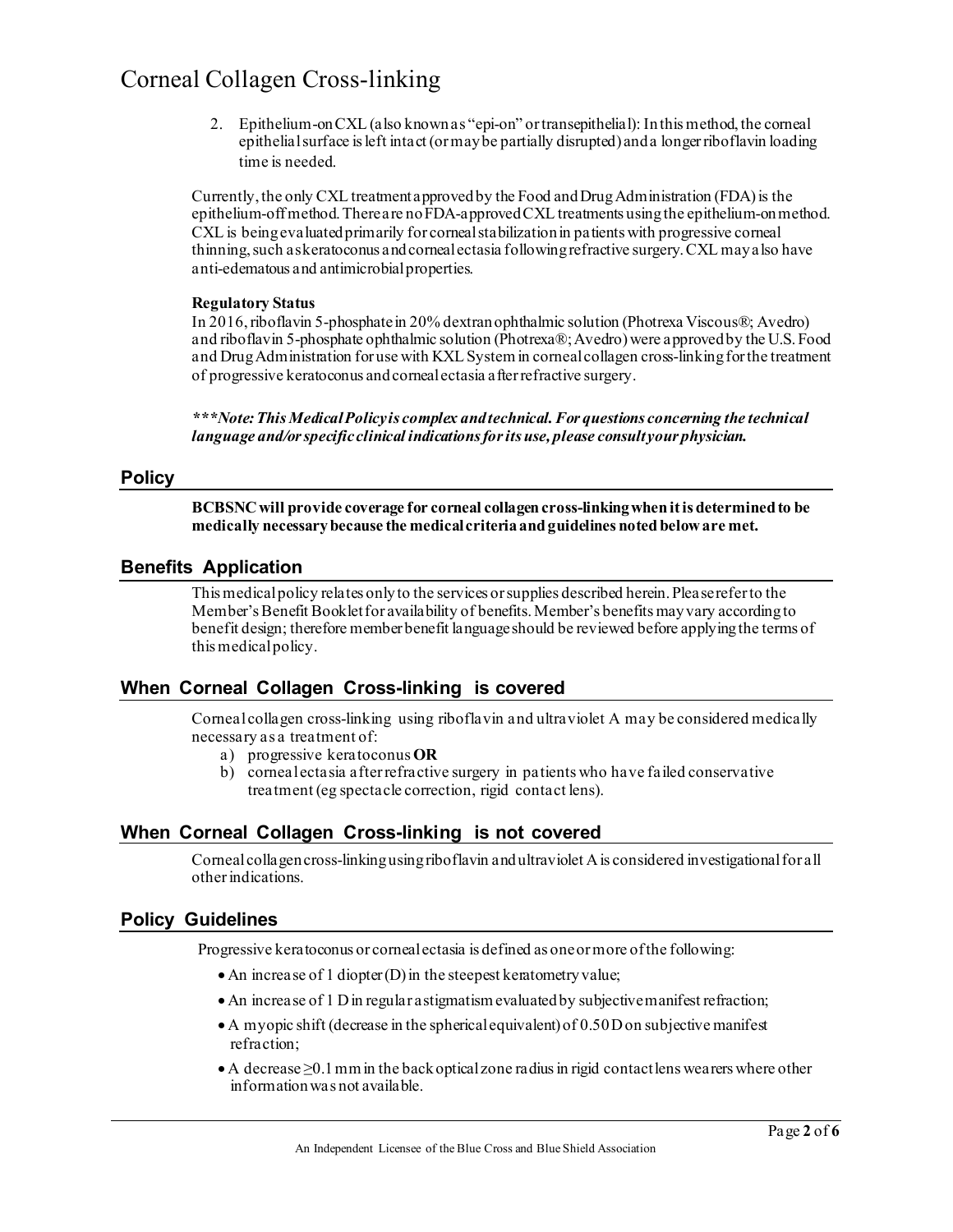For individuals who have progressive keratoconus who receive CXL using riboflavin and ultraviolet A, the evidence includes multiple randomized controlled trials (RCTs), systematic reviews, and nonrandomized studies. Relevant outcomes are change in disease status, functional outcomes, and treatment-related morbidity. In both pivotal RCTs, the primary end point (an intermediate outcome) of reducing maximum corneal curvature (Kmax) by 1 diopter (D) was achieved at month 3 and maintained at months 6 and 12 in CXL-treated patients compared with sham controls. In both RCTs, the difference in mean change in Kmax from baseline to 12 months was 1.9 D and 2.3 D, respectively, favoring the CXL-treated patients. Long-term follow-up for visual acuity outcomes are needed. The adverse events associated with CXL include corneal opacity (haze), corneal epithelial defects, and other ocular findings. Most adverse events resolved in the first month but continued in a few  $(1\% - 6\%)$  patients for 6 to 12 months. The evidence is sufficient to determine that the technology results in a meaningful improvement in the net health outcome.

For individuals who have corneal ectasia after refractive surgery who receive CXL using riboflavin and ultraviolet A, the evidence includes multiple RCTs, systematic reviews, and nonrandomized studies. Relevant outcomes are change in disease status, functional outcomes, and treatment-related morbidity. In both pivotal RCTs, the primary end point (an intermediate outcome) of reducing Kmax by 1 D was achieved at month 3 and maintained at months 6 and 12 in the CXL-treated patients compared with sham controls.In both RCTs, the difference in mean change in Kmax from baseline to 12 months was 2.0 D and 1.1 D, respectively, favoring CXL-treated patients. Long-term follow-up for visual acuity outcomes are needed. The adverse events associated with CXL include corneal opacity (haze), corneal epithelial defects, and other ocular findings. Most adverse events resolved in the first month but continued in a few  $(1% -6%)$  patients for 6 to 12 months. The evidence is sufficient to determine that the technology results in a meaningful improvement in the net health outcome.

### **Billing/Coding/Physician Documentation Information**

This policy may apply to the following codes. Inclusion of a code in this section does not guarantee that it will be reimbursed. For further information on reimbursement guidelines, please see Administrative Policies on the Blue Cross Blue Shield of North Carolina web site at www.bcbsnc.com. They are listed in the Category Search on the Medical Policy search page.

*Applicable service codes*: *0402T, J2186, J2787*

BCBSNC may request medical records for determination of medical necessity. When medical records are requested, letters of support and/or explanation are often useful, but are not sufficient documentation unless all specific information needed to make a medical necessity determination is included.

### **Scientific Background and Reference Sources**

National Institute for Health and Clinical Excellence (NICE). Photochemical corneal collagen crosslinkage using riboflavin and ultraviolet A for keratoconus. 2009. Available online at: http://www.nice.org.uk/nicemedia/live/12119/46253/46253.pdf. Last accessed September 2011.

National Keratoconus Foundation. Corneal Crosslinking Sites in the US. Available online at: http://www.nkcf.org/en/treatment-options/corneal-crosslinking/159-us-cxl-sites-2.html . Last accessed February 2012.

BCBSA Medical Policy Reference Manual [Electronic Version]. 9.03.28, 3/8/2012

Specialty Matched Consultant Advisory Panel- 6/2012

BCBSA Medical Policy Reference Manual [Electronic Version]. 9.03.28, 3/14/13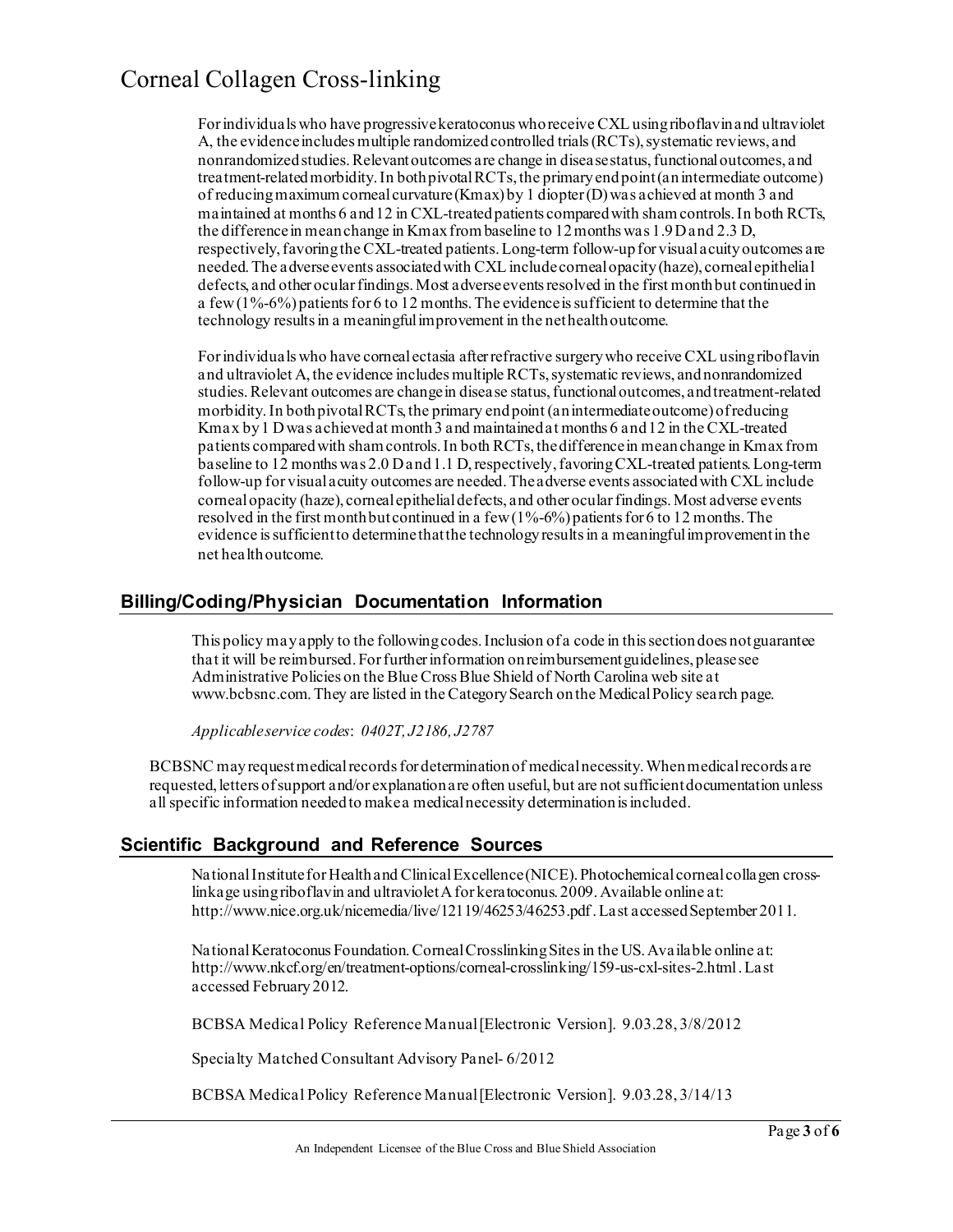Specialty Matched Consultant Advisory Panel 6/2013 BCBSA Medical Policy Reference Manual [Electronic Version]. 9.03.28, 4/10/14 Specialty Matched Consultant Advisory Panel- 6/2014 BCBSA Medical Policy Reference Manual [Electronic Version]. 9.03.28, 4/23/15 Specialty Matched Consultant Advisory Panel- 6/2015 BCBSA Medical Policy Reference Manual [Electronic Version]. 9.03.28, 3/10/16 Specialty Matched Consultant Advisory Panel- 6/2016 BCBSA Medical Policy Reference Manual [Electronic Version]. 9.03.28, 3/9/17 Medical Director review 3/2017 Specialty Matched Consultant Advisory Panel- 6/2017 Specialty Matched Consultant Advisory Panel- 6/2018 BCBSA Medical Policy Reference Manual [Electronic Version]. 9.03.28, 3/8/2018 Medical Director review 10/2018 BCBSA Medical Policy Reference Manual [Electronic Version]. 9.03.28, 3/14/2019 Specialty Matched Consultant Advisory Panel- 6/2019 Medical Director review 6/2019 BCBSA Medical Policy Reference Manual [Electronic Version]. 9.03.28, 3/12/2020 Specialty Matched Consultant Advisory Panel- 6/2020 Medical Director review 6/2020 BCBSA Medical Policy Reference Manual [Electronic Version]. 9.03.28, 3/11/2021 Specialty Matched Consultant Advisory Panel- 6/2021 Medical Director review 6/2021

### **Policy Implementation/Update Information**

- 7/10/12 New policy issued. Corneal collagen cross-linking is considered **investigational.** BCBSNC does not provide coverage for investigational services or procedures. Medical director review 6/2012. Specialty Matched consultant advisory panel review meeting 6/20/12. Notification given 7/10/12. Effective date 10/16/2012. (lpr)
- 4/16/13 Reference added. No change to policy statement. (lpr)
- 7/16/13 Specialty matched consultant advisory panel review 6/19/2013. No change to policy statement. (lpr)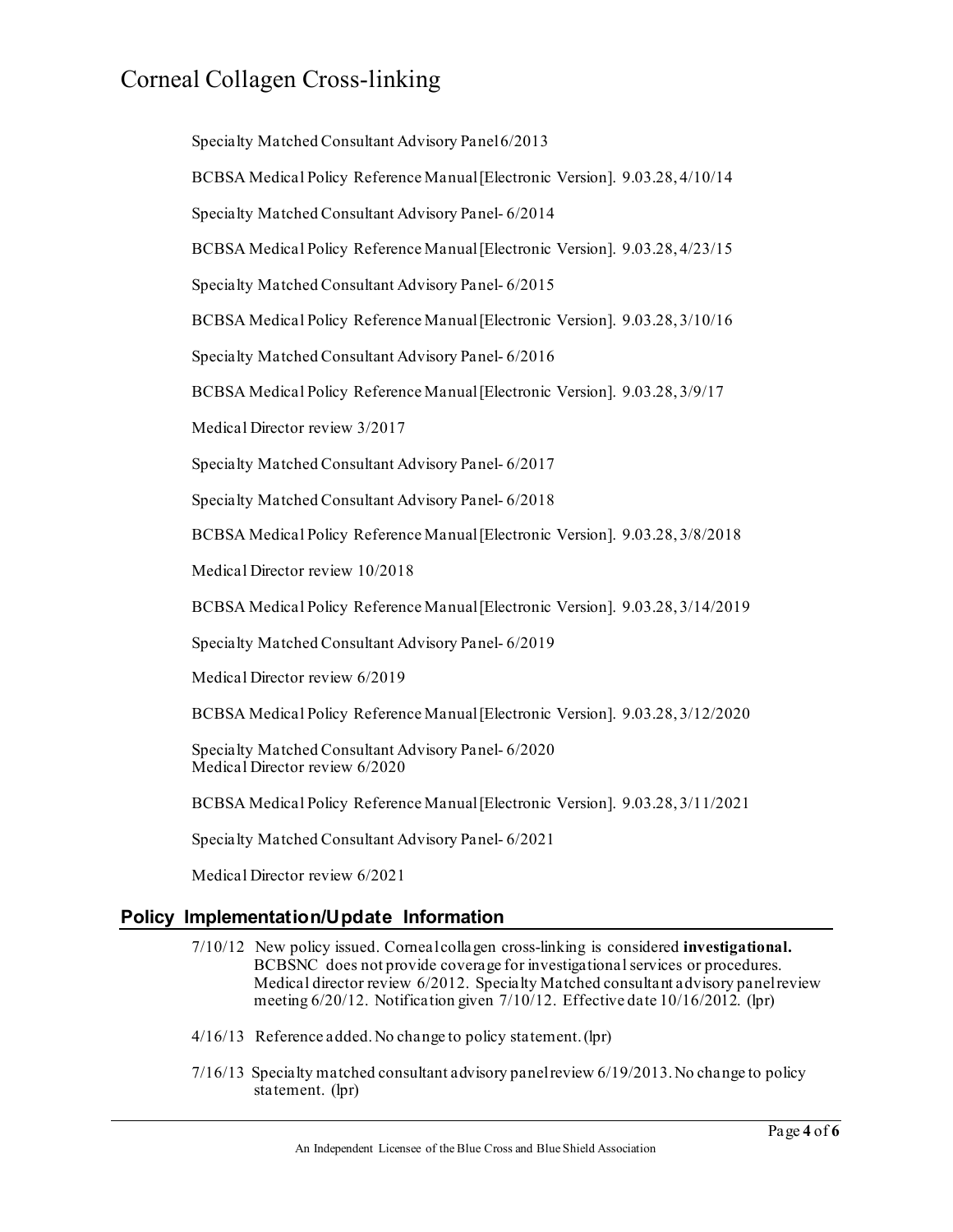- 5/27/14 Reference updated. Updated regulatory status. No change to policy statement. (lpr)
- 7/15/14 Specialty matched consultant advisory panel review meeting 6/24/2014. No change to policy statement. (lpr)
- 7/28/15 Updated Regulatory Status and Policy Guidelines sections. Reference added. Specialty Matched Consultant Advisory Panel review 6/24/2015. No change to policy statement. (lpr)
- 12/30/15 Added CPT code 0402T to Billing/Coding section for effective date 1/1/2016. (lpr)
- 4/29/16 Updated Policy Guidelines and Regulatory Status. Reference added. No change to policy statement. (lpr)
- 7/26/16 Specialty Matched Consultant Advisory Panel review 6/29/2016. No change to policy statement. (lpr)
- 4/28/17 Updated Description section. Reference added. Medical Director review 3/2017. No change to policy statement. (lpr)
- 7/28/17 Specialty Matched Consultant Panel review 6/28/2017. No change to policy statement. (lpr)
- 8/10/18 Specialty Matched Consultant Panel review 6/2018.No change to policy statement. Reference added. (lpr)
- 10/26/18 Under "When Covered" section, added medical necessity coverage criteria: "Corneal collagen cross-linking using riboflavin and ultraviolet A may be considered medically necessary as a treatment of progressive keratoconus or corneal ectasia after refractive surgery in patients who have failed conservative treatment (eg spectacle correction, rigid contact lens)." Updated Policy Guidelines section. Medical Director review 10/2018. (lpr)
- 12/31/18 Added HCPC codes J2186 and J2787 to the Billing/Coding section effective 1/1/19. (lpr)
- 4/1/19 Policy archived. (lpr)
- 4/30/19 Policy archived in error- back to active status. (lpr)
- 7/1/19 Specialty Matched Consultant Advisory Panel review 6/17/2019. Reference added. Realigned language in "When Covered" section for clarity. No change to policy intent. (lpr)
- 6/30/20 Specialty Matched Consultant Advisory Panel review 6/17/2020. Reference added. No change to policy statement. Medical Director review 6/2020. (lpr)
- 7**/**13/21 Specialty Matched Consultant Advisory Panel review 6/16/2021. Reference added. Updated Description section. MedicalDirector review. No change to policy statement. (lpr)

Medical policy is not an authorization, certification, explanation of benefits or a contract. Benefits and eligibility are determined before medical guidelines and payment guidelines are applied. Benefits are determined by the group contract and subscriber certificate that is in effect at the time services are rendered. This document is solely provided for informational purposes only and is based on research of current medical literature and review of common medical practices in the treatment